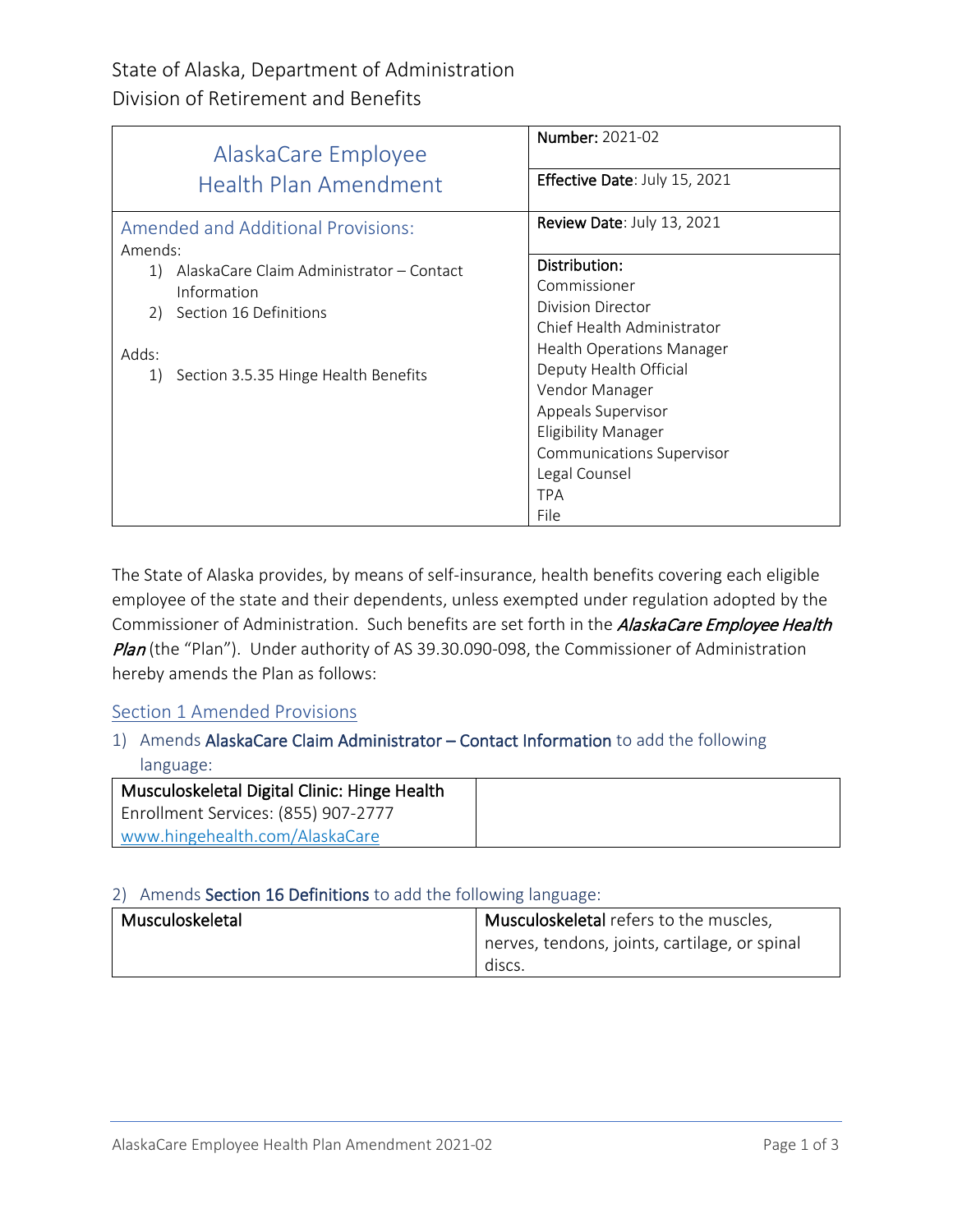# State of Alaska, Department of Administration Division of Retirement and Benefits

# Section 2 Added Provisions

1) Adds new Section 3.5.35 Hinge Health Benefits with the following language:

#### 3.5.35 Hinge Health Benefits

#### 3.5.35.1 Hinge Health Services

The Hinge Health Digital Clinic provides you additional care and treatment programs for musculoskeletal conditions. Hinge Health services and equipment provided through an approved program of care are not subject to a deductible, coinsurance, or copay. The plan covers 100% of the cost for approved services received through Hinge Health. Any medical services for musculoskeletal conditions performed by anyone other than a Hinge Health provider are subject to coverage limits and other terms of the medical plan.

Areas eligible for treatment through Hinge Health include: neck/upper back, shoulder, elbow, lower back, forearm, hip, wrist, hand, thigh, knee, shin, calf, ankle, and foot. Prior to beginning a program of care, Hinge Health will perform a clinical suitability evaluation.

Hinge Health programs include:

- 1) Prevention designed to increase education regarding strengthening and stretching exercises and healthy habits.
- 2) Chronic designed to address long-term back and joint pain.
- 3) Acute designed to address recent musculoskeletal injuries.
- 4) Surgery designed to support pre- and post-surgery rehabilitation for common musculoskeletal surgeries.

Hinge Health programs may include the following services or equipment as appropriate:

- a) Tablet computer
- b) Wearable sensors
- c) ENSO High Frequency Impulse Therapy<sup>TM</sup> pain management device
- d) Live virtual sessions with a licensed physical therapist
- e) Software guided rehabilitation
- f) 1:1 access to a personalized health coach
- g) Personalized educational content delivered via the Hinge Health software application or website

For applicable Hinge Health programs, members may obtain up to six virtual physical therapy sessions before an in-person healthcare provider or physical therapy care visit is required.

Services and equipment covered in this section are only considered covered services when offered through the Hinge Health program. All other plan exclusions apply.